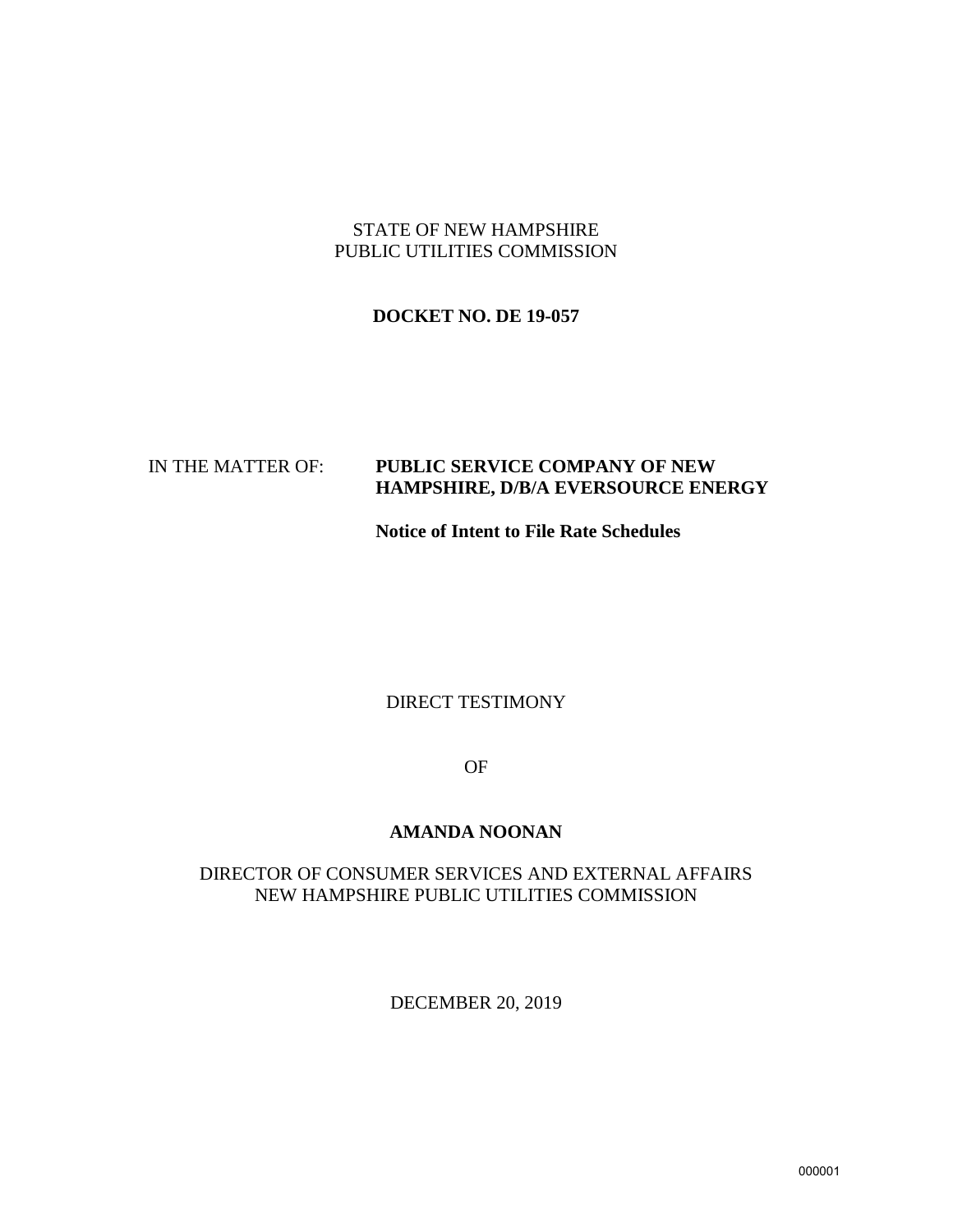## 1 **INTRODUCTION**

## 2 **Q. Please state your full name?**

3 A. Amanda Noonan

#### 4 **Q. By whom are you employed and what is your business address?**

5 A. I am employed as the Director of Consumer Services and External Affairs by the New

6 Hampshire Public Utilities Commission (Commission). My business address is 21 South

7 Fruit Street, Suite 10, Concord, NH 03301.

#### 8 **Q. Please summarize your education and professional work experience.**

9 A. I have been employed with the Commission since January 1992. During that time, I have

10 worked in the Engineering Division, the Electric Utility Restructuring Division and the

11 Consumer Services and External Affairs Division. I have been Director of Consumer

12 Services and External Affairs since December 2015. Prior to that, I was Director of the

13 Consumers Affairs Division for 18 years. I am member of the NARUC Staff Subcommittee

14 on Consumer Affairs and the NECPUC Staff Committee on Consumer Affairs. Prior to

15 joining the Commission, I was employed by Bank East Corporation for six years where I

16 was responsible for the design and development of corporate training programs relating to

17 management and customer service as well as bank operations. I have a B.S. in Business

18 Administration from the University of New Hampshire Whittemore School of Business and

19 Economics.

# 20 **Q. What is the purpose of your testimony in this proceeding?**

21 A. The purpose of my testimony is to address two customer service proposals included in the 22 Eversource filing. I will also address two areas where the Company has proposed tariff 23 changes. The first customer service proposal is the "fee free" credit/debit card payment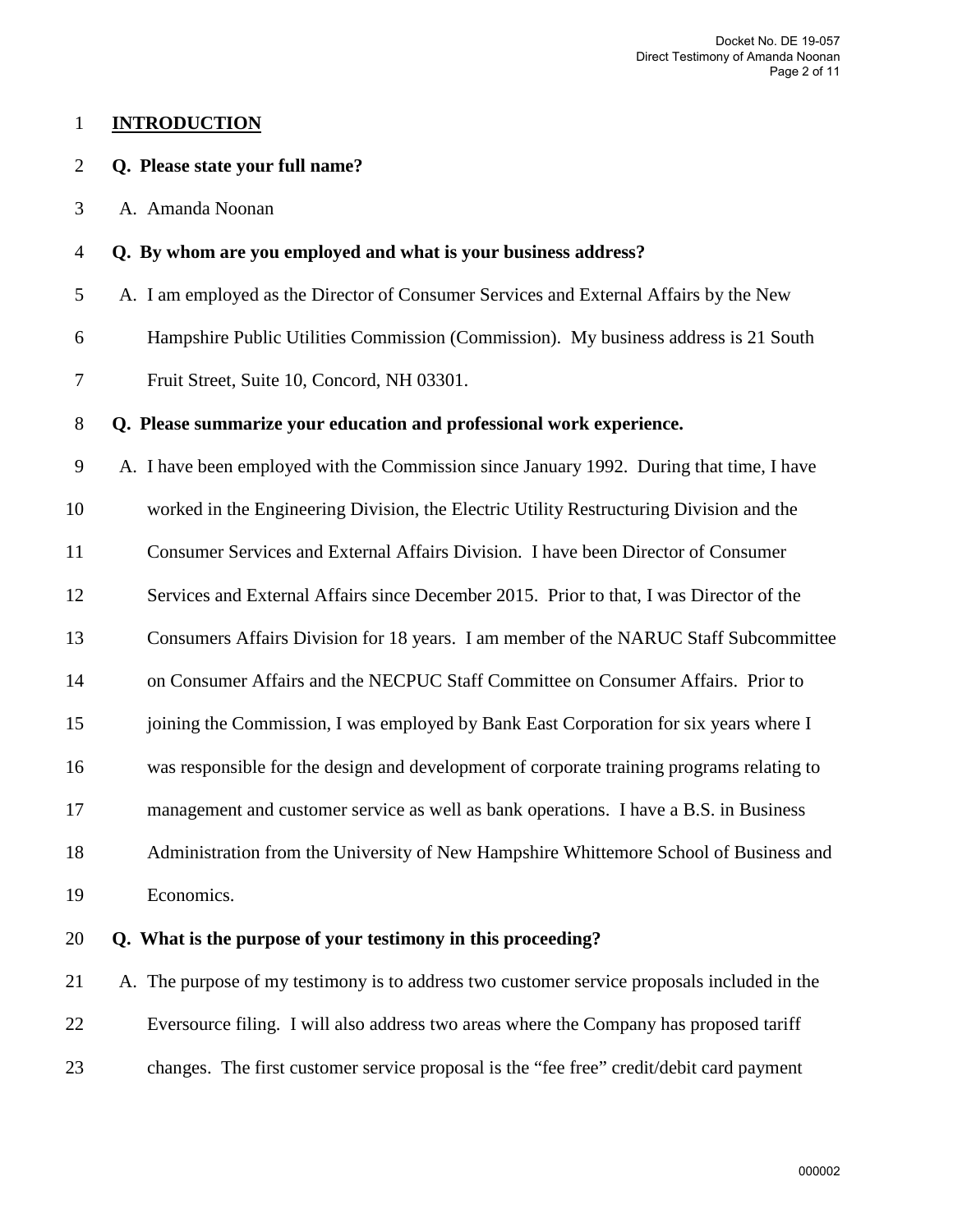| $\mathbf{1}$   | system that is intended to allow residential customers to pay their bills electronically      |
|----------------|-----------------------------------------------------------------------------------------------|
| $\overline{2}$ | without a transaction fee. The second is the New Start arrearage forgiveness proposal for     |
| 3              | eligible residential limited-income customers. My testimony will address the                  |
| $\overline{4}$ | appropriateness of these proposals for consumers in New Hampshire and suggest certain         |
| 5              | modifications to better serve the needs of New Hampshire customers. The proposed tariff       |
| 6              | changes include allowing default service customers to block incoming enrollments from         |
| 7              | competitive suppliers, and modifications to the supplier terms and conditions section of the  |
| 8              | Eversource tariff.                                                                            |
| 9              | Q. Please summarize your conclusions.                                                         |
| 10             | A. I generally support adoption of the fee free credit/debit card program as it provides      |
| 11             | consumers with another option for payment. I recommend, however, that the program not be      |
| 12             | limited to non-recurring payments. Both customers choosing to make payments by                |
| 13             | credit/debit card each month as well as those customers who schedule regular, recurring       |
| 14             | payments by credit/debit card should be afforded the fee free benefit. I further recommend    |
| 15             | that the program include monitoring and reporting as described later in my testimony.         |
| 16             | In regard to the NewStart arrearage management proposal, I support implementation of this     |
| 17             | program with the addition of certain eligibility criteria, program parameters and reporting   |
| 18             | requirements as detailed in my testimony.                                                     |
| 19             | I do not support the tariff provision that allows customers to block incoming enrollment from |
| 20             | competitive suppliers as it is not necessary in New Hampshire and may have potential          |
| 21             | unfavorable impacts on the competitive energy market.                                         |

22 Finally, I recommend the proposed changes to the Eversource tariff reflected on pages 31 to

23 40 of the Testimony of Edward A. Davis, Att. EAD-2 be rejected and deferred for review as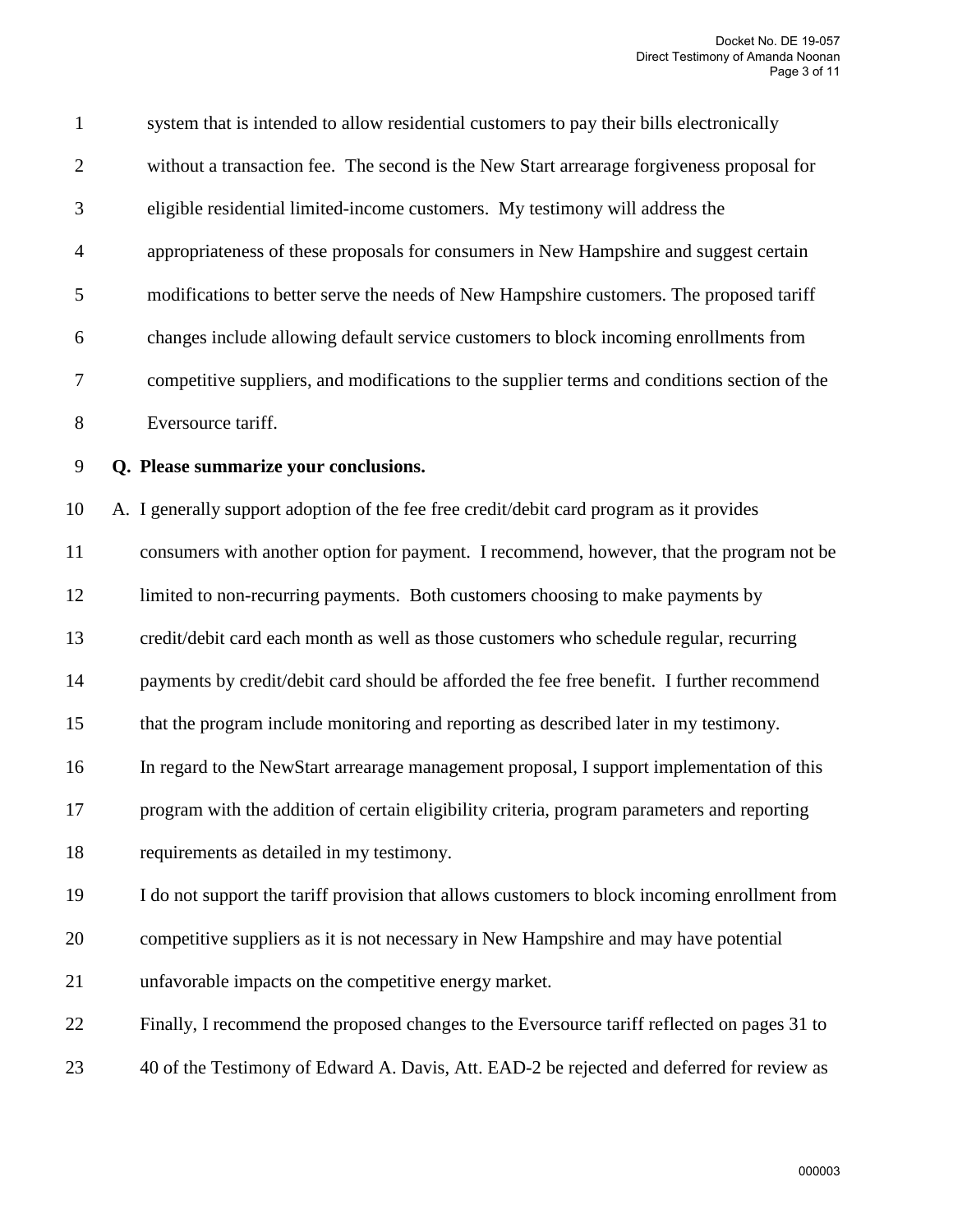1 part of a generic investigation into services made available by electric distribution companies 2 to competitive electric power suppliers, and the terms and conditions associated with those 3 services.

#### 4 **FEE FREE CREDIT AND DEBIT CARD PROPOSAL**

# 5 **Q. Do you generally support adoption of the Company's "fee free" proposal for credit and** 6 **debit card users?**

7 A. Yes. The fee free proposal for credit and debit cards provides residential customers with 8 another payment channel, which represents the latest in the evolution of options for how 9 customers pay their bills. As noted in the Company's response to Staff 9-31 (Attachment 10 AON-1), there are on-going changes in customer payment patterns, with fewer customers 11 paying with a check by mail or making payments at walk-in offices and a greater portion of 12 customers using autopay from bank accounts and on-line options, including credit and debit 13 cards. The fee free proposal supports the payment options consumers are electing to use and 14 has the potential to facilitate timely payments by a greater number of customers.

## 15 **Q. What modifications would you recommend to the Company's proposal?**

16 A. Based on discussions at the technical sessions, I understand that Eversource's fee free 17 proposal would only apply to non-recurring payments. Thus, customers who schedule 18 monthly payments by credit or debit card would not be included in the fee free arrangement. 19 I would recommend this limitation be eliminated to allow all residential customers who 20 make payments by credit or debit card, whether recurring or non-recurring, to do so without 21 an additional transaction charge. I see no need to distinguish between customers who use a 22 credit/debit card on a non-recurring basis and those who schedule a regular monthly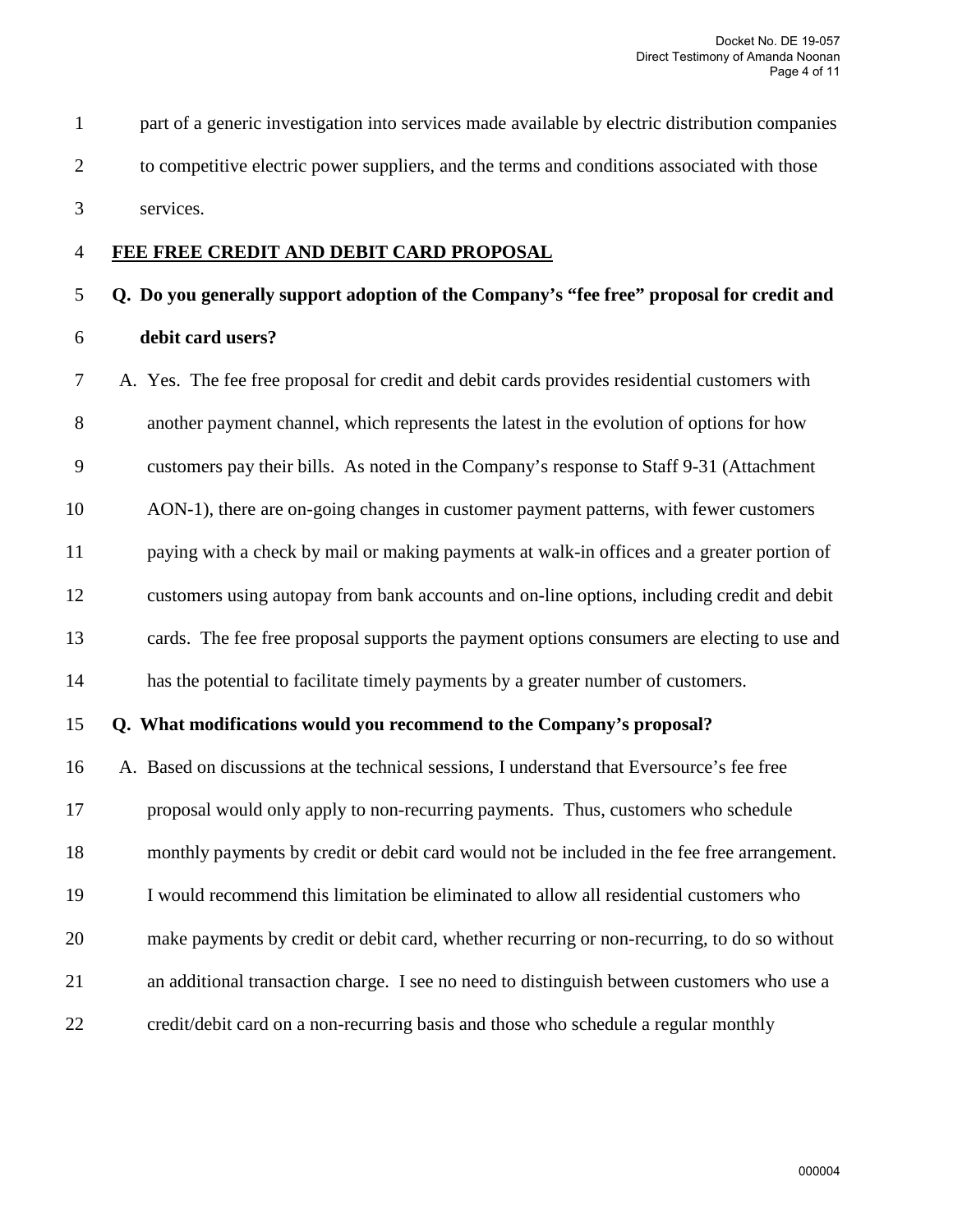1 payment, and no rationale for, in essence, penalizing customers who schedule their 2 automatic payments using a credit or debit card.

|  | Q. Do you have any other recommendations regarding the "fee free" program? |  |
|--|----------------------------------------------------------------------------|--|
|--|----------------------------------------------------------------------------|--|

- 4 A. Yes. I would recommend that Eversource be required to report to the Commission Staff
- 5 annually on the fee free program, using a reporting mechanism similar to that required for
- 6 Eversource's Connecticut affiliate, CL&P. See attachment AON-2. By March 1 of each
- 7 year, Eversource should file a report including the following data for the previous calendar
- 8 year:
- 9 i) number of credit/debit card payments;
- 10 ii) costs associated with the credit/debit card payments;
- 11 iii) number of days between issuance of the bills and receipt of payment;
- 12 iv) number of credit/debit cards payments made by financially challenged/hardship 13 customers;
- 14 v) annual amount of uncollectibles; and
- 15 vi) such other information as the Commission may deem appropriate to be included.
- 16 The first such report submitted by Eversource shall also include the number of credit/debit
- 17 card payments during the 12 month period prior to implementing the fee free program and
- 18 the amount of uncollectibles for the same 12 month period. Doing so will provide the
- 19 Commission with baseline information when evaluating the fee free credit/debit program.
- 20 **NEWSTART ARREARAGE FORGIVENESS PROGRAM**
- 21 **Q. What is your view of the Company's proposal for the NewStart arrearage management** 22 **program?**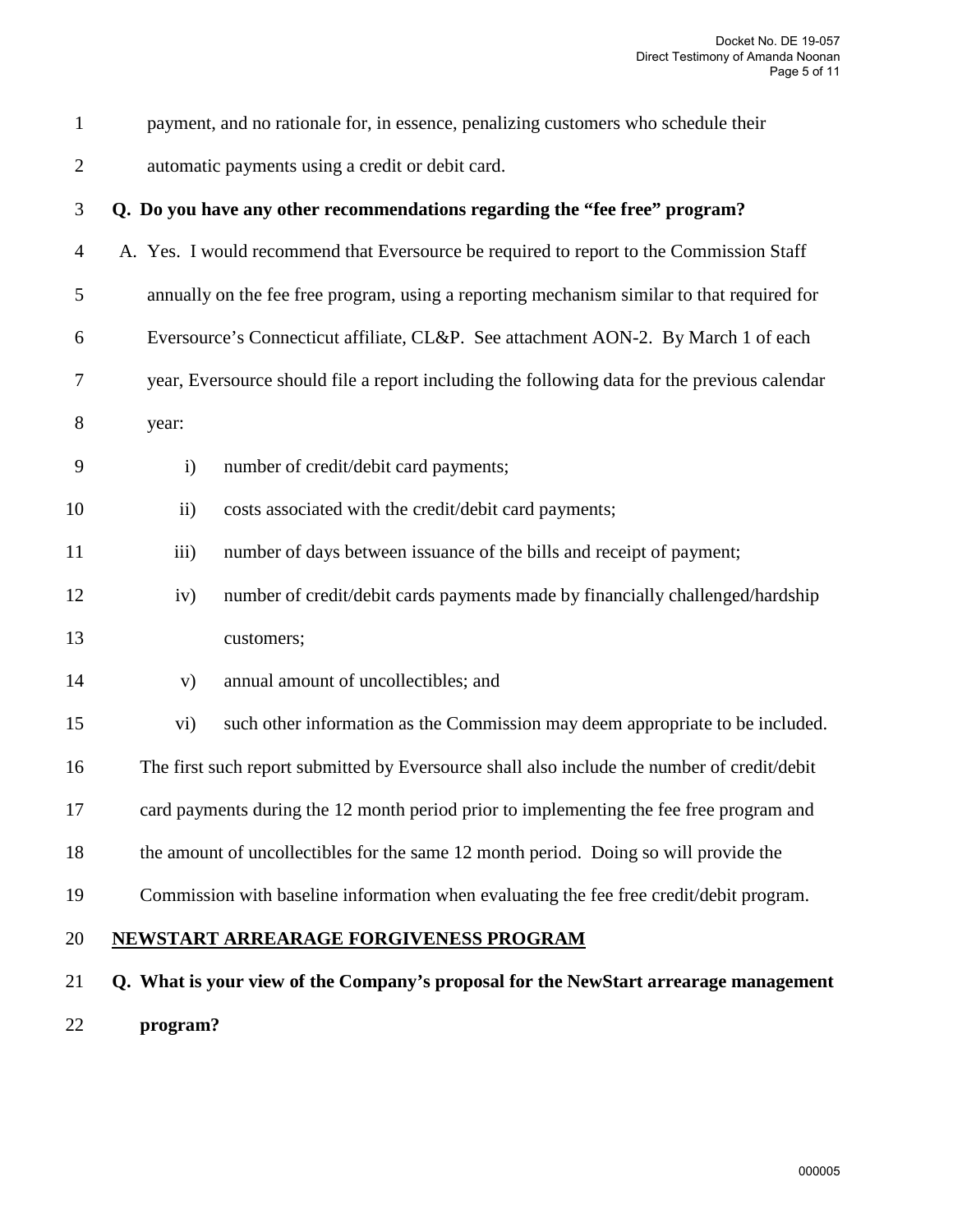1 A. I generally support adoption in New Hampshire of the NewStart program which forgives a 2 portion of a customer's past due balance for every on-time monthly payment an enrolled 3 customer makes to the Company. In addition to the customer benefits noted by the 4 Company – development of consistent bill payment habits, protection from service 5 disconnections and providing customer with a fresh start – the program also provides the 6 opportunity for a variety of other benefits. These include the enhancement of 7 communications between customers, social service agencies and the utility and other non-8 utility benefits that are difficult to measure such as the impact on customers' safety, health, 9 and nutrition. The program should also reduce the utility's costs for collections, field visits, 10 disconnections, reconnections, lead lag, carrying costs and uncollectibles. In order to ensure 11 a program that meets customer needs in New Hampshire, I am recommending a number of 12 modifications to the eligibility criteria and program parameters. In order to effectively track 13 the multiple impacts of the program, I am also recommending the development of program 14 metrics and reporting requirements that will capture the effect of the program on customers 15 and the Company's costs including costs associated with disconnections, reconnections, lead 16 lag and uncollectibles.

# 17 **Q. What changes to the eligibility criteria and program parameters are you**

18 **recommending?**

19 A. I recommend a number of changes to the eligibility criteria and program parameters to more 20 effectively align the NewStart program with the needs of New Hampshire customers. These 21 include:

- 
- 22 i) The program should be made available to any account coded financial hardship;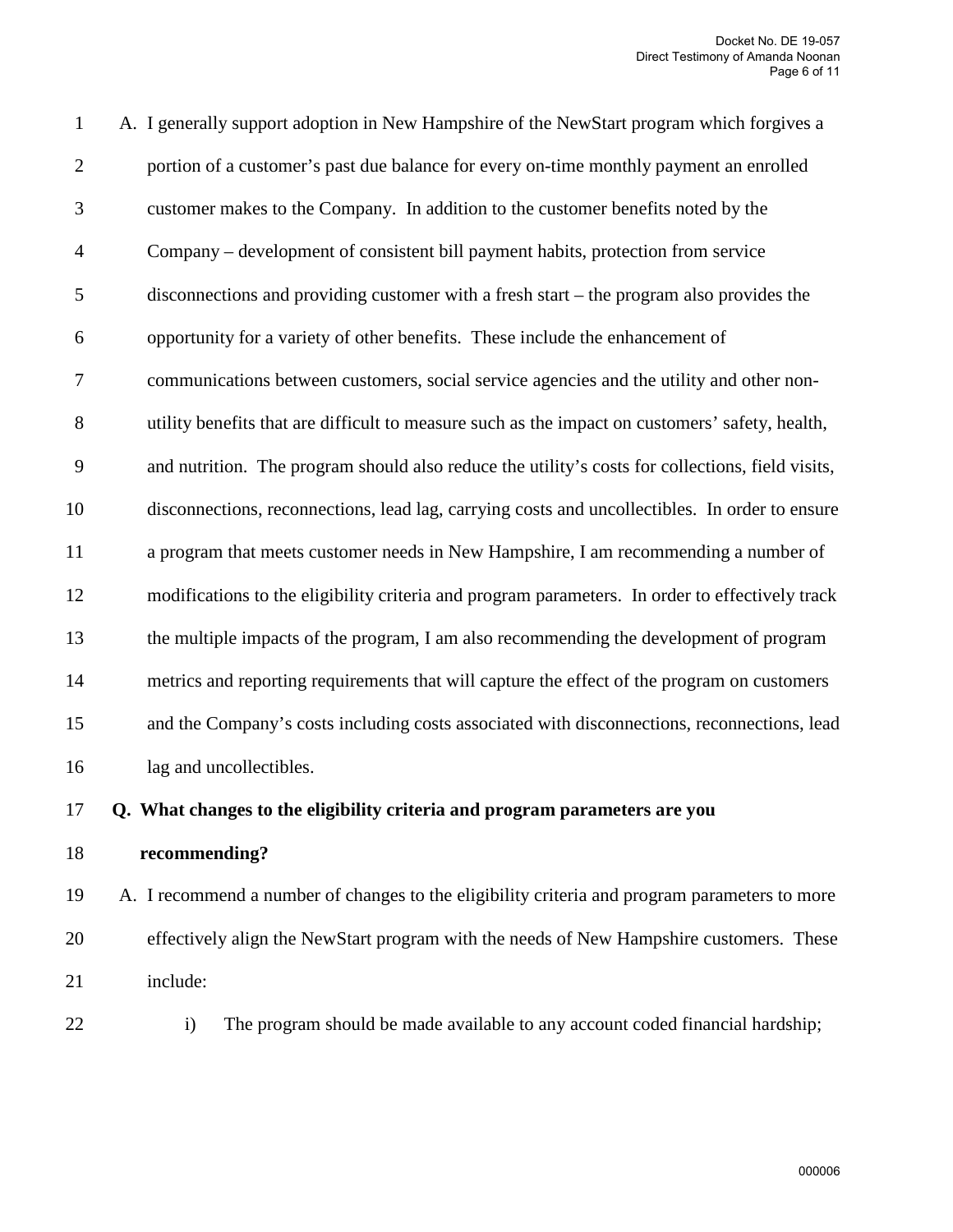| $\mathbf{1}$   | $\mathbf{ii}$                                                                                 | Customers with past due balances greater than \$300 and greater than sixty (60)                 |  |
|----------------|-----------------------------------------------------------------------------------------------|-------------------------------------------------------------------------------------------------|--|
| $\overline{2}$ |                                                                                               | days past due should be eligible for the program;                                               |  |
| 3              | iii)                                                                                          | If a customer misses payments after enrollment, the missed payments must be                     |  |
| $\overline{4}$ |                                                                                               | made up to continue enrollment;                                                                 |  |
| 5              | iv)                                                                                           | New enrollments can occur 12 months after being dropped from the program;                       |  |
| 6              | V)                                                                                            | New enrollments can occur 12 months after successful completion of the program                  |  |
| 7              |                                                                                               | for customers with no remaining past due balance upon completion;                               |  |
| 8              | $\rm vi)$                                                                                     | Customers who successfully complete the program, and who still have a                           |  |
| 9              |                                                                                               | remaining past due balance, may re-enroll immediately and will not be subject to                |  |
| 10             |                                                                                               | the 12-month waiting period before a new enrollment                                             |  |
| 11             | vii)                                                                                          | Following successful completion of the program, customers will be automatically                 |  |
| 12             |                                                                                               | enrolled in a budget payment plan; and                                                          |  |
| 13             | viii)                                                                                         | The annual cap on the forgiveness amount should be \$12,000.                                    |  |
| 14             |                                                                                               | Q. What is the reason for allowing customers with a remaining unpaid balance after              |  |
| 15             |                                                                                               | completion of the program to re-enroll rather than be subject to a 12-month waiting             |  |
| 16             |                                                                                               | period prior to re-enrollment?                                                                  |  |
| 17             | A. I think we must recognize that customers who come into the program with an unpaid balance  |                                                                                                 |  |
| 18             | greater than the \$12,000 annual cap face a significant challenge in repaying those balances. |                                                                                                 |  |
| 19             |                                                                                               | To the extent such customers successfully participate in the program, paying their current bill |  |
| 20             |                                                                                               | on time and in full for 12 months, I recommend that these customers be granted the              |  |
| 21             |                                                                                               | opportunity to re-enroll immediately rather than being subject to the one year waiting period.  |  |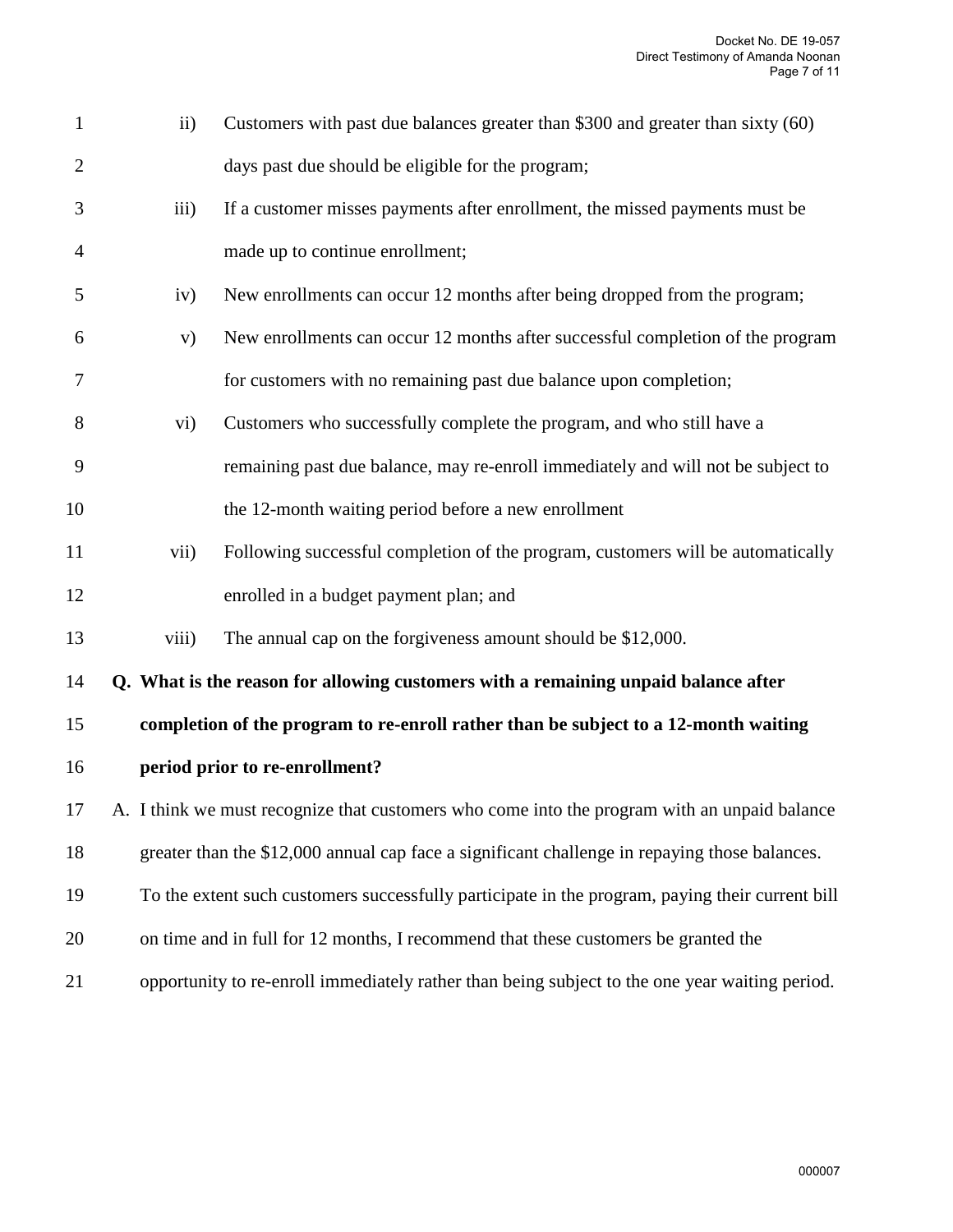| $\mathbf{1}$   | Q. Do the changes to the eligibility criteria and program parameters, when considered             |  |  |
|----------------|---------------------------------------------------------------------------------------------------|--|--|
| $\overline{2}$ | with the Company's proposal, encompass all program implementation considerations                  |  |  |
| 3              | for NewStart?                                                                                     |  |  |
| $\overline{4}$ | A. No, it is not a comprehensive list. Among other things, consideration will need to be given to |  |  |
| 5              | whether, and how, customers who have been disconnected can enroll in the NewStart                 |  |  |
| 6              | program and how payments made by a social service agency on behalf of a customer are              |  |  |
| 7              | counted for purposes of applying the arrearage forgiveness credit.                                |  |  |
| $8\,$          | Rather than attempt to identify the various scenarios that may be encountered and the             |  |  |
| 9              | treatment for each, I recommend the Commission establish a stakeholder group, consisting of       |  |  |
| 10             | the Company, Staff, and representatives from other interested parties in this proceeding, to      |  |  |
| 11             | develop a comprehensive program design for the NewStart arrearage management program.             |  |  |
| 12             | I further recommend the stakeholder group provide a report to the Commission within 120           |  |  |
| 13             | days of the final order in this proceeding, and the NewStart arrearage management program         |  |  |
| 14             | be implemented on January 1, 2021.                                                                |  |  |
| 15             | Q. What program metrics should be included to monitor the effectiveness of the program            |  |  |
| 16             | and the impact on the Company's costs?                                                            |  |  |
| 17             | A. The Company should submit a plan and format for annual reporting on the NewStart               |  |  |
| 18             | Program for review and approval by the Staff within 90 days of the Commission's final             |  |  |
| 19             | order in this proceeding. The plan should provide for the collection and reporting of data        |  |  |
| 20             | prior to the start of the program in order to provide a baseline for comparison in subsequent     |  |  |
| 21             | years. The plan should address how the Company will measure and report on program                 |  |  |
| 22             | performance each year and include, at a minimum, the following:                                   |  |  |
| 23             | Number of customer accounts coded financial hardship.<br>$\mathbf{i}$                             |  |  |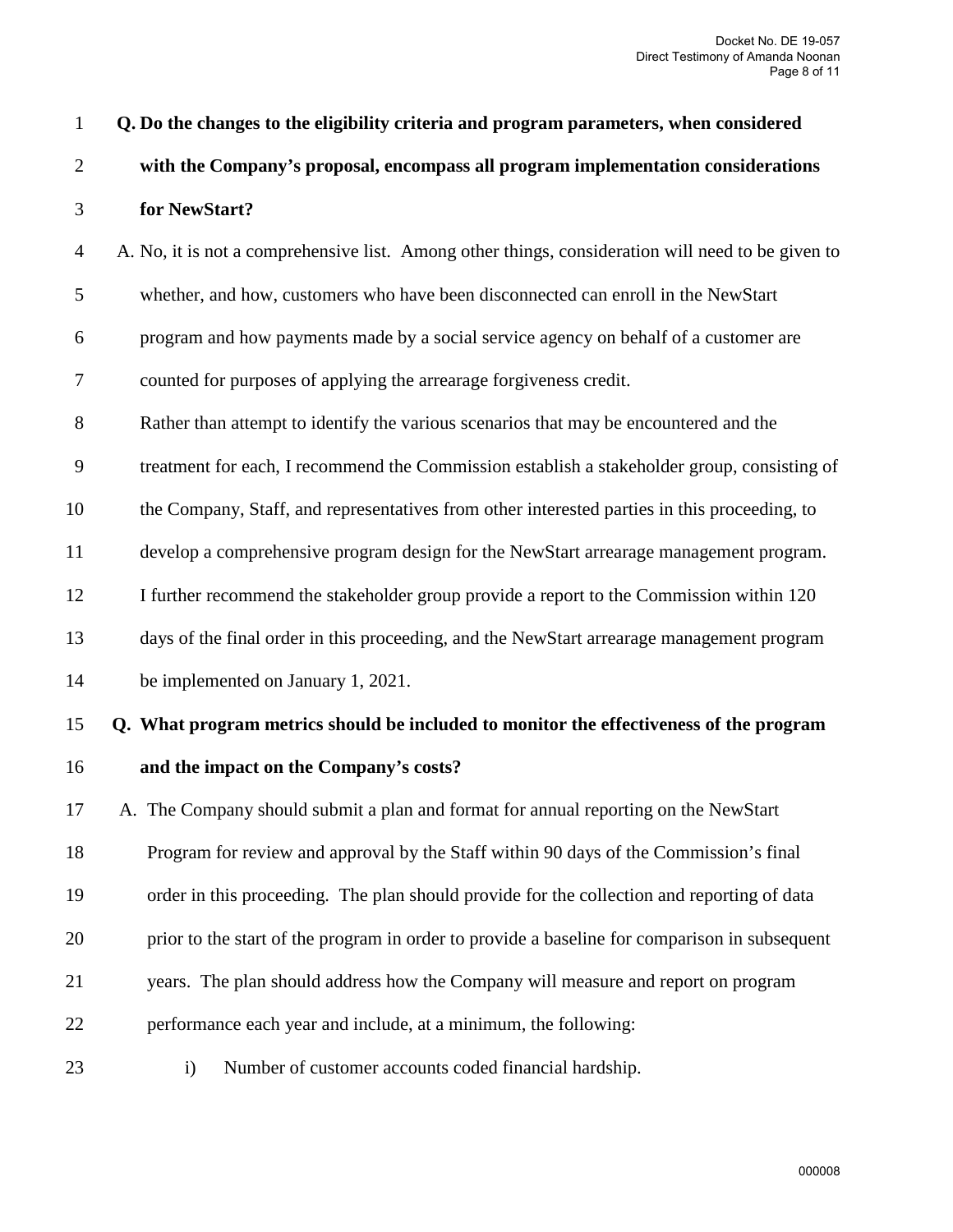| $\mathbf{1}$   | $\mathbf{ii}$                                                                                | Number of customers enrolled in the program.                                              |  |
|----------------|----------------------------------------------------------------------------------------------|-------------------------------------------------------------------------------------------|--|
| $\overline{2}$ | iii)                                                                                         | Number of customers who successfully completed the program.                               |  |
| 3              | iv)                                                                                          | Number of customers dropped from the program.                                             |  |
| 4              | V)                                                                                           | Number of customers who re-enroll in the program after being dropped and length           |  |
| 5              |                                                                                              | of time before re-enrollment.                                                             |  |
| 6              | $\rm vi)$                                                                                    | Number of customers who re-enroll in the program after successful completion              |  |
| 7              |                                                                                              | and length of time before re-enrollment.                                                  |  |
| 8              | vii)                                                                                         | Number of customers who remain on budget plan after automatic enrollment upon             |  |
| 9              |                                                                                              | completion and for how long.                                                              |  |
| 10             | viii)                                                                                        | Total dollar amount of arrearages forgiven.                                               |  |
| 11             | ix)                                                                                          | Average dollar amount per participating customer of arrearages forgiven.                  |  |
| 12             | X)                                                                                           | Comparison of disconnections before and after program start.                              |  |
| 13             | xi)                                                                                          | Comparison of lead-lag before and after program start.                                    |  |
| 14             | xii)                                                                                         | Comparison of bills behind for hardship customers before and after program start.         |  |
| 15             | xiii)                                                                                        | Quantification of impact of program on field visits and customer service.                 |  |
| 16             | xiv)                                                                                         | Quantification of impact of program on re-connections.                                    |  |
| 17             |                                                                                              | Quantification of impact of program on uncollectibles.                                    |  |
| 18             |                                                                                              | Q. What is Staff's position on the Company's proposal (Chung/Dixon Testimony pp. 115-     |  |
| 19             |                                                                                              | 116) to recover costs associated with the NewStart program through the Distribution       |  |
| 20             |                                                                                              | <b>Rate Adjustment Mechanism (DRAM)?</b>                                                  |  |
| 21             | A. As explained in the testimony of Richard Chagnon, Staff does not support inclusion of the |                                                                                           |  |
| 22             | past due balances forgiven and the NewStart program implementation costs in the DRAM.        |                                                                                           |  |
| 23             |                                                                                              | Eversource has experience with implementing NewStart in other jurisdictions and is in the |  |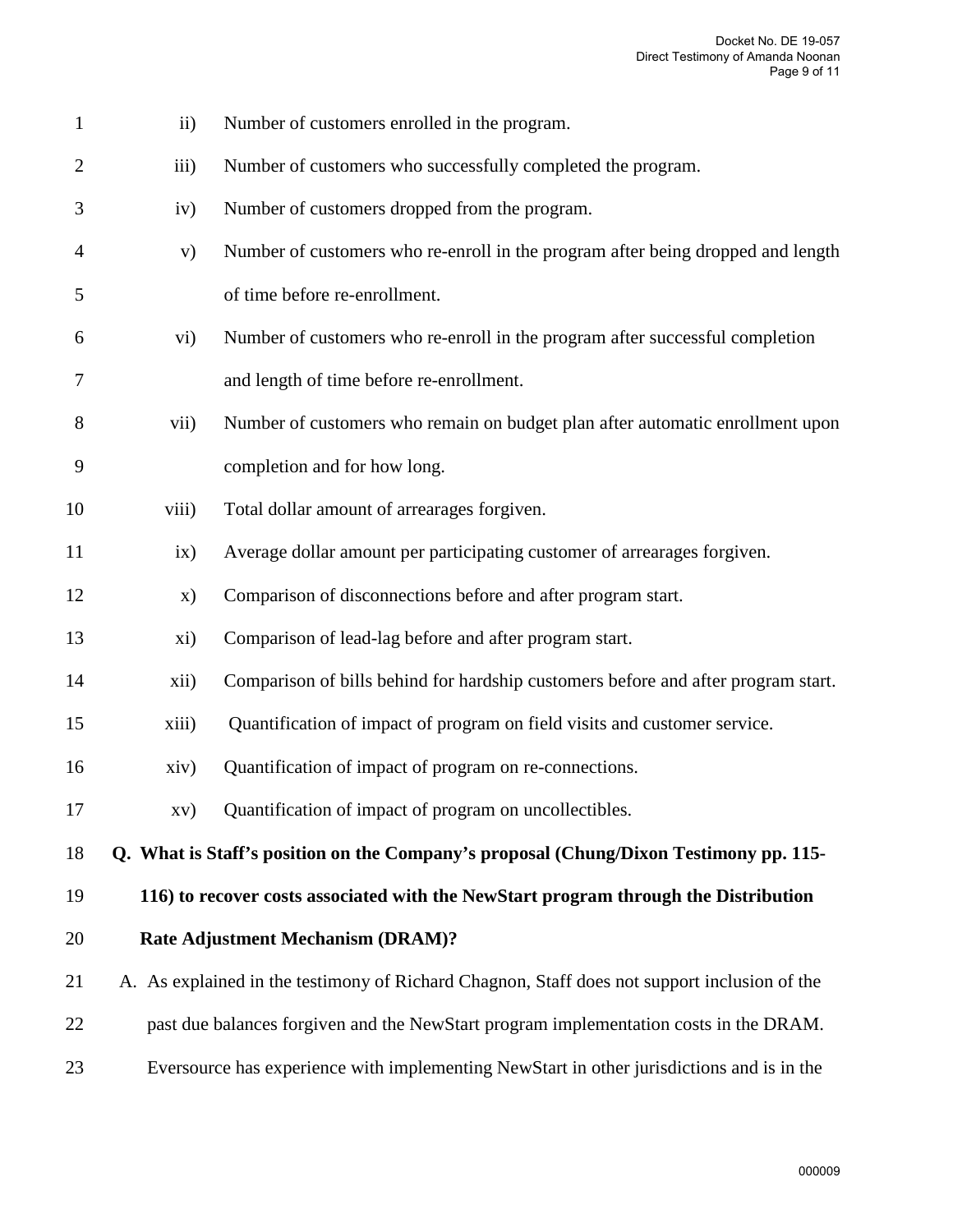1 best position to estimate both the costs and savings associated with the program. As further 2 described in Mr. Chagnon's testimony, the estimated past due balances forgiven and the 3 implementation cost should be included in the Company's request for a base rate 4 adjustment. 5 **PROPOSED TARIFF CHANGES** 6 **Q. What is your view on the Company's proposed tariff change (Davis testimony, Att.** 7 **EAD-2, page 12) that would allow default energy service customers to block incoming**  8 **enrollments from competitive suppliers?** 9 A. I understand the Company's proposed tariff change is based on a similar tariff provision in 10 Connecticut and Massachusetts, and, that in those jurisdictions, the company is required to 11 provide competitive suppliers with information regarding default service customers. That is 12 not the case in New Hampshire. Accordingly, I do not believe this tariff provision is 13 necessary in New Hampshire. I am also concerned about the potential impact of this 'block' 14 option on the competitive market. If such a tariff provision were to be approved in New 15 Hampshire, the 'block' option should be available to all customers, not just to default 16 customers. 17 **Q. What is your view on the Company's proposed tariff changes (Davis testimony, Att.** 18 **EAD-2, pages 31 to 40) relative to services that would no longer be available to energy** 

19 **service providers or are being modified in some way by the proposed tariff language?** 

20 A. The changes proposed by Eversource appear to limit services available to energy service 21 providers and may have unintended impacts on the competitive market. I recommend the 22 Commission reject the proposed changes and instead instruct Eversource to file its proposed 23 changes for consideration in a generic investigation, to include energy service providers and